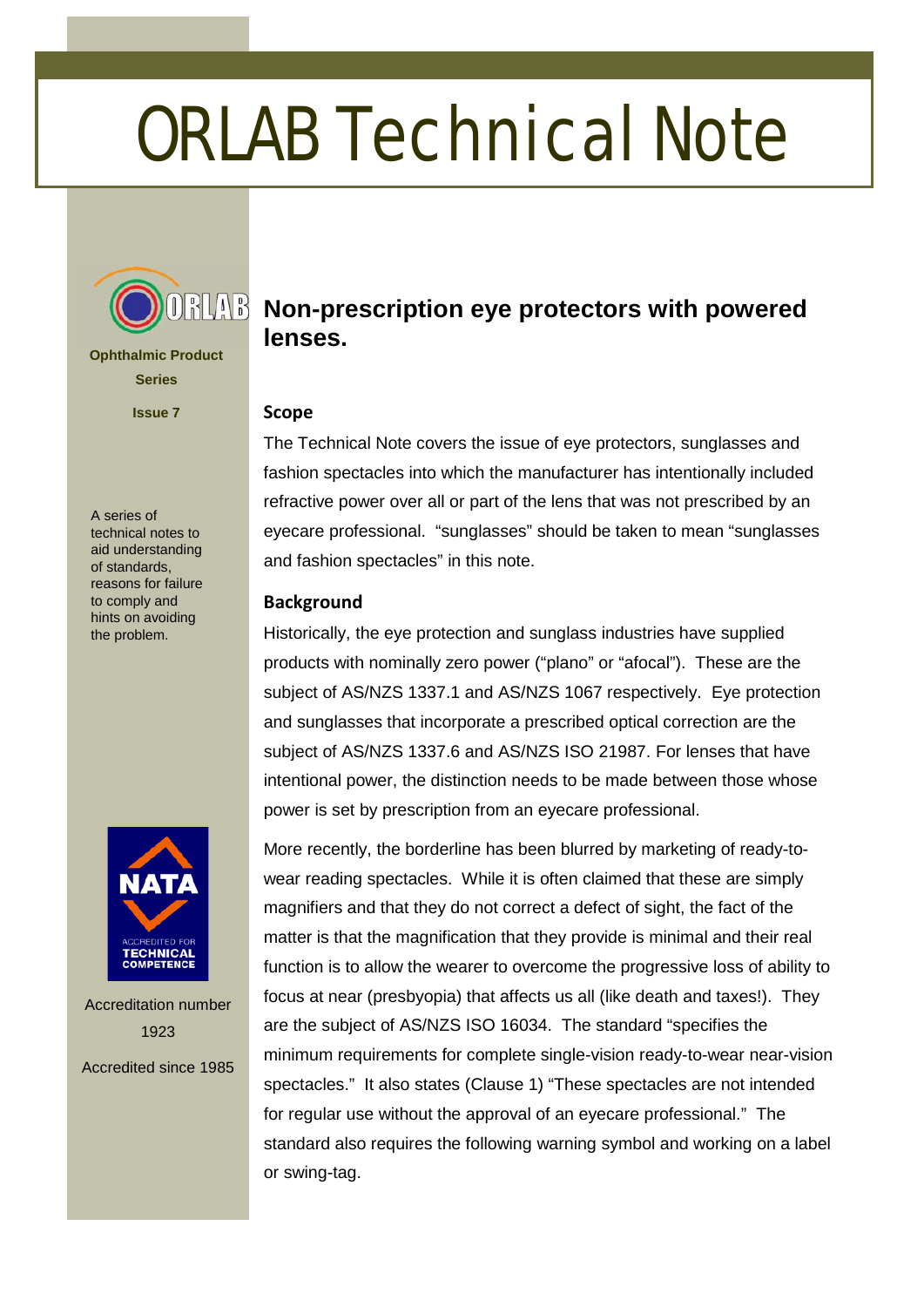## WARNING



- •For near-vision and reading use only
- •Not for regular use without the approval of an eyecare professional
- •Not for driving or vehicle operation
- •Not for distance vision
- •Not for use as eye protection

## **The current situation**

It seems that there are now available ready-made (not to prescription) bifocal eye protectors and sunglasses, progressive addition and degressive eye protectors. Bifocal lenses have a plano distance portion and a segment with positive power, usually a D shaped segment. Progressive addition lenses gradually increase in power going from plano at the distance visual point to the addition at the near visual point. Degressive lenses have a power that is intended for near vision and the power gradually reduces going from the near visual point to the distance visual point. They do not normally reach zero power in the distance portion so they are usually for intermediate and near distances and will not provide clear vision in the distance.

#### **Dilemma no.1: existing standards**

#### In AS/NZS 1067 the scope includes

*This Standard specifies minimum requirements for sunglasses and sunglass lenses of nominal plano power, and which are not prescription lenses, intended for protection against solar radiation for general use, for social and domestic purposes, including road use and driving.*

*This Standard applies to the following:*

- *(a) Spectacles comprising tinted lenses of nominal zero power mounted in a spectacle frame.*
- *(b) Individual tinted lenses of nominal zero power intended for use in sunglasses.*
- *(c) Rimless sunshields and one piece visors.*
- *(d) Clip-on and slip-on type sunglasses.*
- *(e) Children's sunglasses.*

This means that lenses with power unambiguously do not come within the scope of this standard.

#### In AS/NZS 1337.1 the scope includes

*This Standard specifies minimum requirements for non-prescription eye and face protectors and associated oculars. They are designed to provide protection for the eyes and faces of persons against common occupational hazards such as flying particles and fragments, dusts, splashing materials and molten metals, harmful gases, vapours and aerosols. Requirements for optical qualities and low,*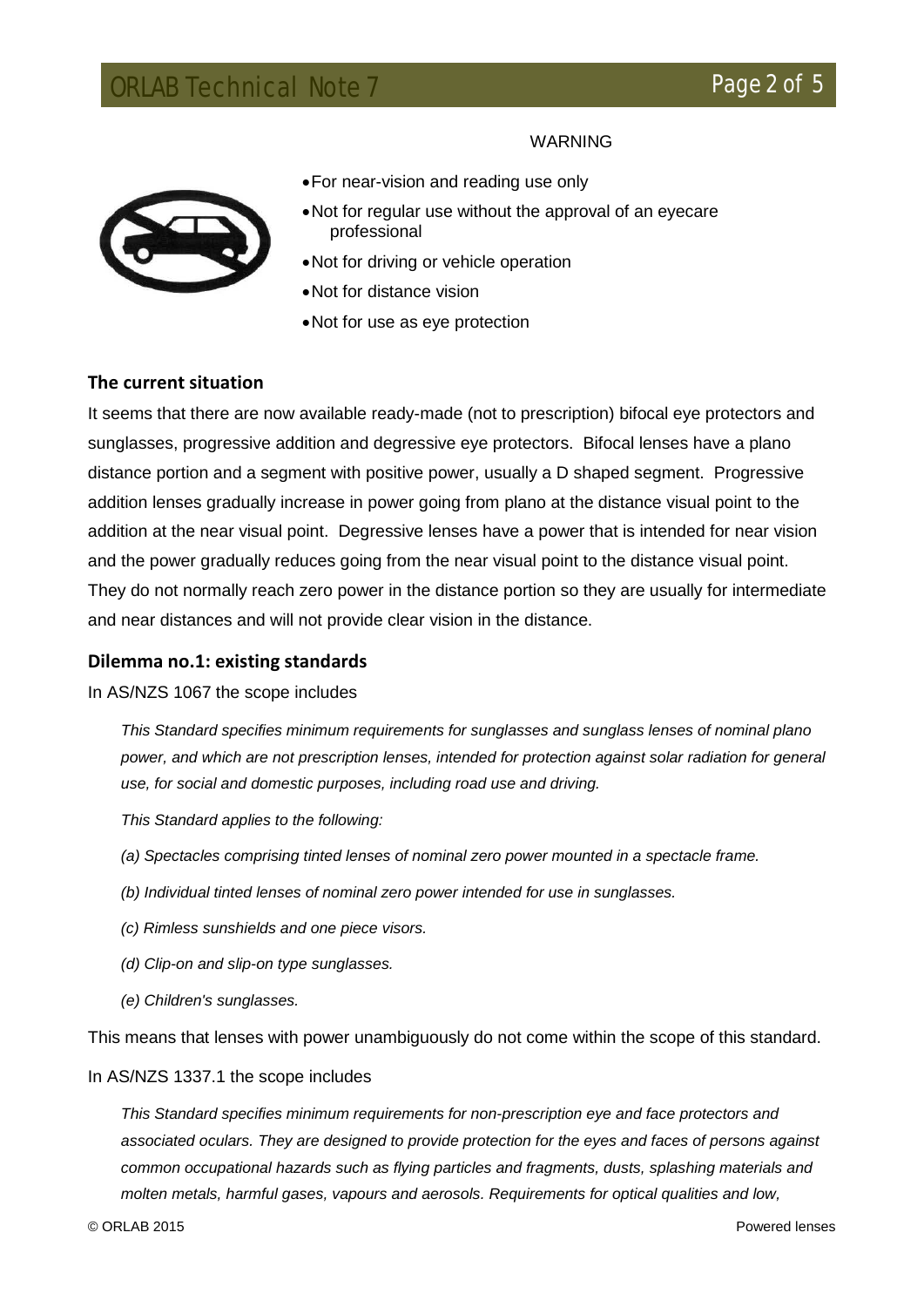## **ORLAB Technical Note 7** Page 3 of

*medium, high and very high impact resistance are given and appendices describing appropriate test methods are included in this Standard.*

*Requirements for prescription-eye protectors against low and medium impact are given in AS/NZS 1337.6. Requirements for eye protectors against laser radiation are given in AS/NZS 1337, Parts 4 and 5.*

While the requirement to be nominally plano is not explicitly in the scope, it is contained in the requirements of Clause 2.4.7 and means that lenses with power do not come within the scope of this standard either.

## In AS/NZS 1337.6 the Scope includes

*This Standard specifies minimum requirements for eye protectors fitted with prescription lenses intended to provide low or medium impact eye protection from flying particles and fragments in occupational situations.*

This means that lenses that are not prescribed do not come within the scope of this standard.

AS/NZS ISO 16034, as indicated earlier, only applies to single vision lenses.

So we are left with the situation that we have no standard that is applicable to these products.

## **Dilemma no. 2: test methods**

It is possible to use (and adapt if necessary) the test methods and acceptance criteria from the standards and apply them to such products. A testing authority (such as ORLAB) is permitted to report that a method has been used and the acceptance criteria met. It may not, however, report compliance with the standard if the product is not in the scope or the test method has been varied.

Using the methods of AS/NZS 1067 or AS/NZS 1337.1 to assess robustness and lens retention or impact strength, respectively, is straightforward.

However, the methods of AS/NZS ISO 21987 as applied to refractive power are more problematic.

With bifocals, the checking of the location of the segment compared with the supplied parameters is part of the method in the standard. This means that the manufacturer needs to supply the test laboratory with those parameters as well as the inter-pupillary distance.

This situation is also true of the progressive addition lenses except that the checking of the power requires knowledge of the location of the distance and near reference points and the checking of the position of the top of the progression all require observation of reference points and design identifiers marked on the lenses (as required in AS/NZS ISO 21987). In our experience the reference points may be absent or difficult to observe, particularly if the lens was marked before hard coating because the hard coat tends to fill in the marking.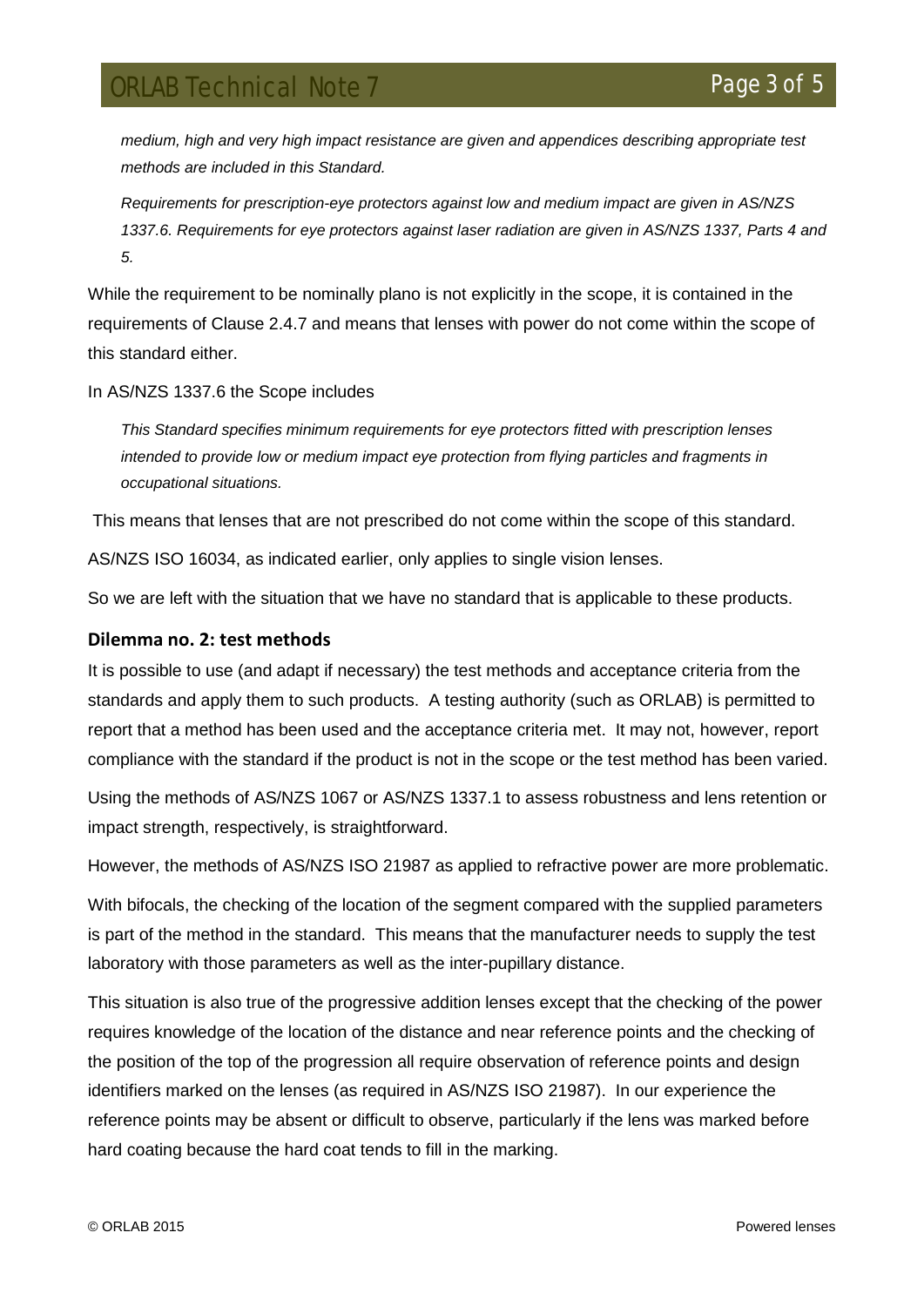## **ORLAB Technical Note 7 Annual Strategier According Page 4 of 5**

Degressive lenses have no markings by which to identify a distance reference point and there is no part of the lens that is plano for distance anyway. There is no way of checking that the lens is as specified, you get what the manufacturer says it is. In addition, the wearer who needs to see clearly in the distance and be protected will have to take them off and carry a pair of plano eye protectors to replace them so they are not left without protection.

## **Dilemma no. 3: testing and compliance**

It could be commented that Europe seems to have overcome these problems and such products have been marked as complying with EN 166. This is true. Our interpretation is that they fall outside the scope of EN 166 too.

However, the testing and compliance infrastructure in Europe is somewhat different from Australia. In Australia there is a clear distinction between compliance authorities (such as SAIGlobal and BSI Benchmark) and testing authorities (such as ORLAB). The compliance authorities do have some testing facilities but mainly subcontract that work to testing authorities such as ORLAB and they are expected to use ISO 17025 accredited laboratories unless none is available. Since ORLAB is accredited (by NATA http://www.nata.com.au) to test to AS/NZS 1067, AS/NZS 1337.1 & .6, AS/NZS ISO 21987 and AS/NZS ISO 16034, an accredited laboratory is available. Compliance authorities are accredited by JAS-ANZ [\(www.jas-anz.com.au\)](http://www.jas-anz.com.au/) to ISO/IEC 17065.

ISO 17025 places restrictions on how accredited labs operate, which includes stating compliance to a standard only when the test method has been followed without amendment. In other words, ORLAB cannot unilaterally amend a test method and then report compliance. Compliance authorities have more latitude to vary things.

In Europe there is a system of notified bodies. These often combine the functions of compliance and test authorities and, as such, have the extra latitude for interpretation. Not all notified bodies are ISO 17025 accredited. In addition, the notified bodies that do their own personal protective equipment testing, do communicate with one another about difficulties with standards and may agree on an interpretation or variation of a test method amongst themselves (Secret European Business??).

We also get the strong impression, from discussion with other testing laboratories in Europe and the USA, that the NATA interpretation of ISO 17025 is generally more stringent than that of some overseas accreditation authorities.

## **Issues and concerns**

There are some issues and concerns that eyecare and workplace safety professionals have about these products. We have taken the view that this Technote is not the place to air that discussion.